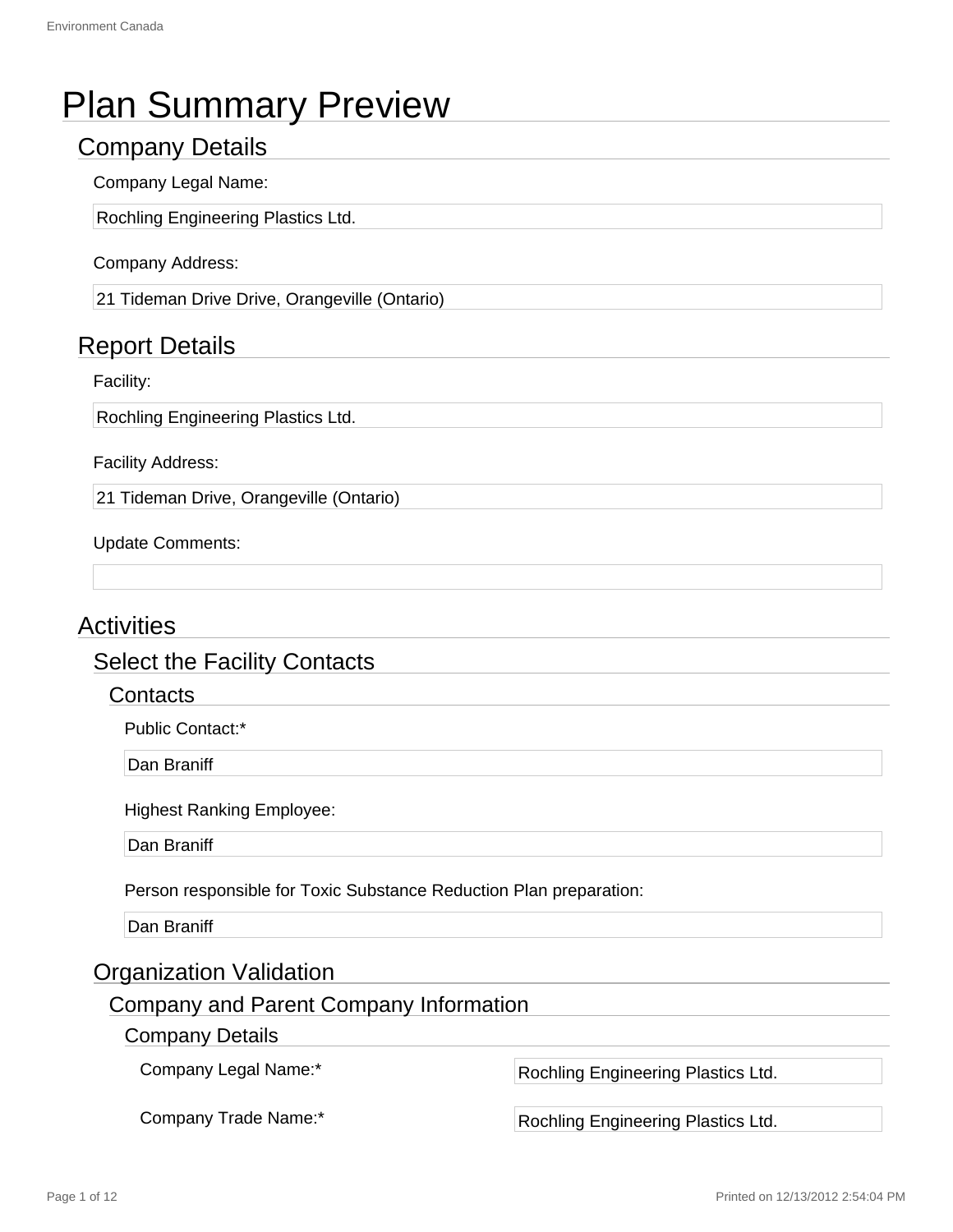| <b>Business Number:*</b>            | 121678072                          |
|-------------------------------------|------------------------------------|
| <b>Mailing Address</b>              |                                    |
| Delivery Mode:                      | <b>General Delivery</b>            |
| PO Box or Rural Route Number:       |                                    |
| Address Line 1:                     | 21 Tideman Drive Drive             |
| City:                               | Orangeville                        |
| Province/Territory:                 | Ontario                            |
| Postal Code:                        | L9W3K3                             |
| <b>Physical Address</b>             |                                    |
| Address Line 1:                     | 21 Tideman Drive Drive             |
| City:                               | Orangeville                        |
| Province/Territory:                 | Ontario                            |
| Postal Code:                        | L9W3K3                             |
| <b>Additional Information:</b>      |                                    |
| Land Survey Description:            |                                    |
| National Topographical Description: |                                    |
| <b>Parent Companies</b>             |                                    |
| <b>Facility Validation</b>          |                                    |
| <b>Facility Information</b>         |                                    |
| Facility:*                          | Rochling Engineering Plastics Ltd. |
| NAICS Id:*                          | 326114                             |
| NPRI Id:*                           | 0000011435                         |
| ON Reg 127/01 ld:                   | ON1064300                          |
| <b>Mailing Address</b>              |                                    |
| Delivery Mode:                      | general delivery                   |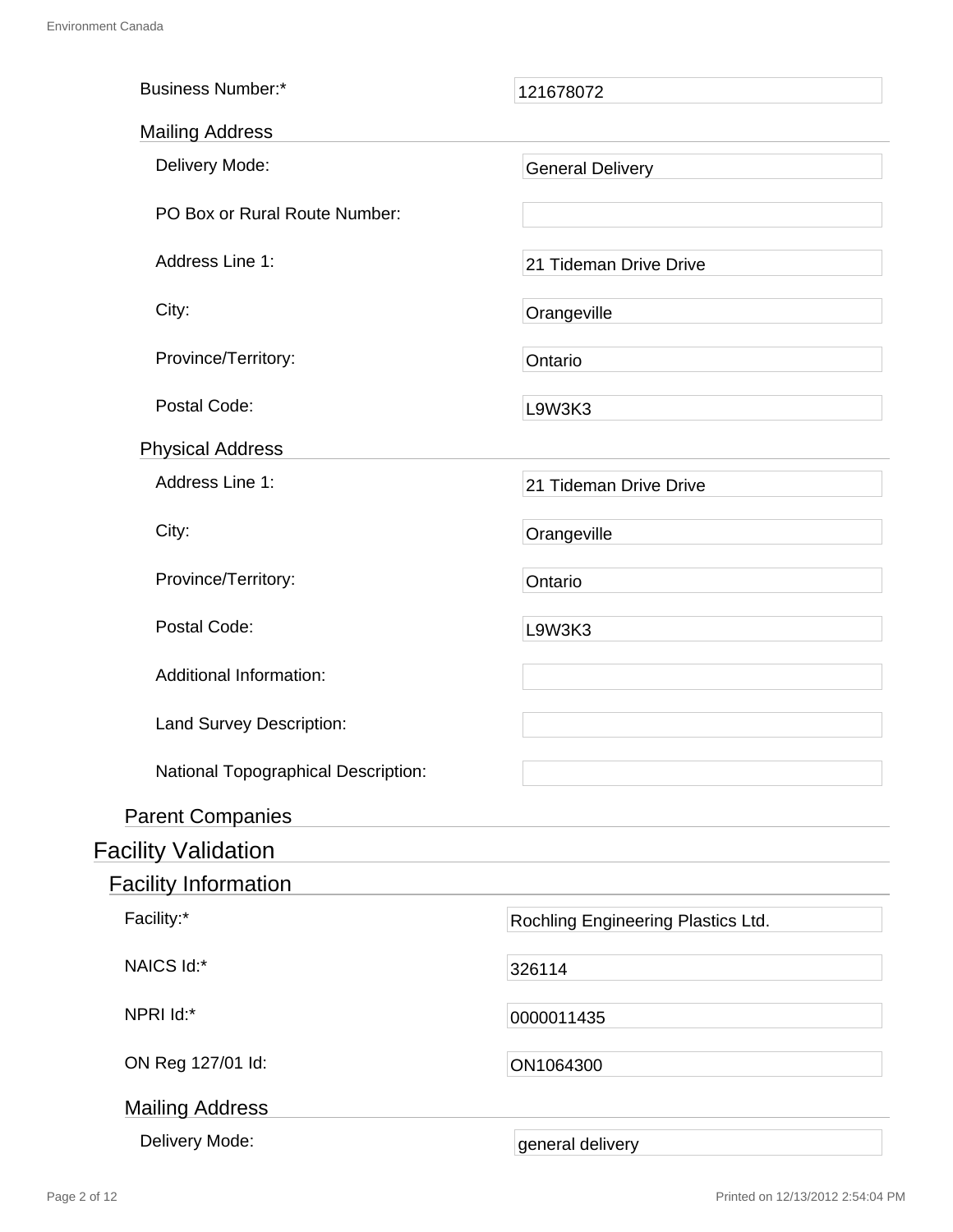| PO Box or Rural Route Number:       |                      |
|-------------------------------------|----------------------|
| Address Line 1:                     | 21 Tideman Drive     |
| City:                               | Orangeville          |
| Province/Territory:                 | Ontario              |
| Postal Code:                        | L9W3K3               |
| <b>Physical Address</b>             |                      |
| Address Line 1:                     | 21 Tideman Drive     |
| City:                               | Orangeville          |
| Province/Territory:                 | Ontario              |
| Postal Code:                        | L9W3K3               |
| UTM Zone:                           | 17                   |
| <b>UTM Easting:</b>                 | 571039               |
| <b>UTM Northing:</b>                | 4862622              |
| Latitude:                           | 43.91330             |
| Longitude:                          | $-80.11520$          |
| <b>Additional Information:</b>      |                      |
| Land Survey Description:            |                      |
| National Topographical Description: |                      |
| <b>Contact Validation</b>           |                      |
| Contacts                            |                      |
| <b>Public Contact:</b>              |                      |
| First Name:*                        | Dan                  |
| Last Name:*                         | <b>Braniff</b>       |
| Position:*                          | <b>Plant Manager</b> |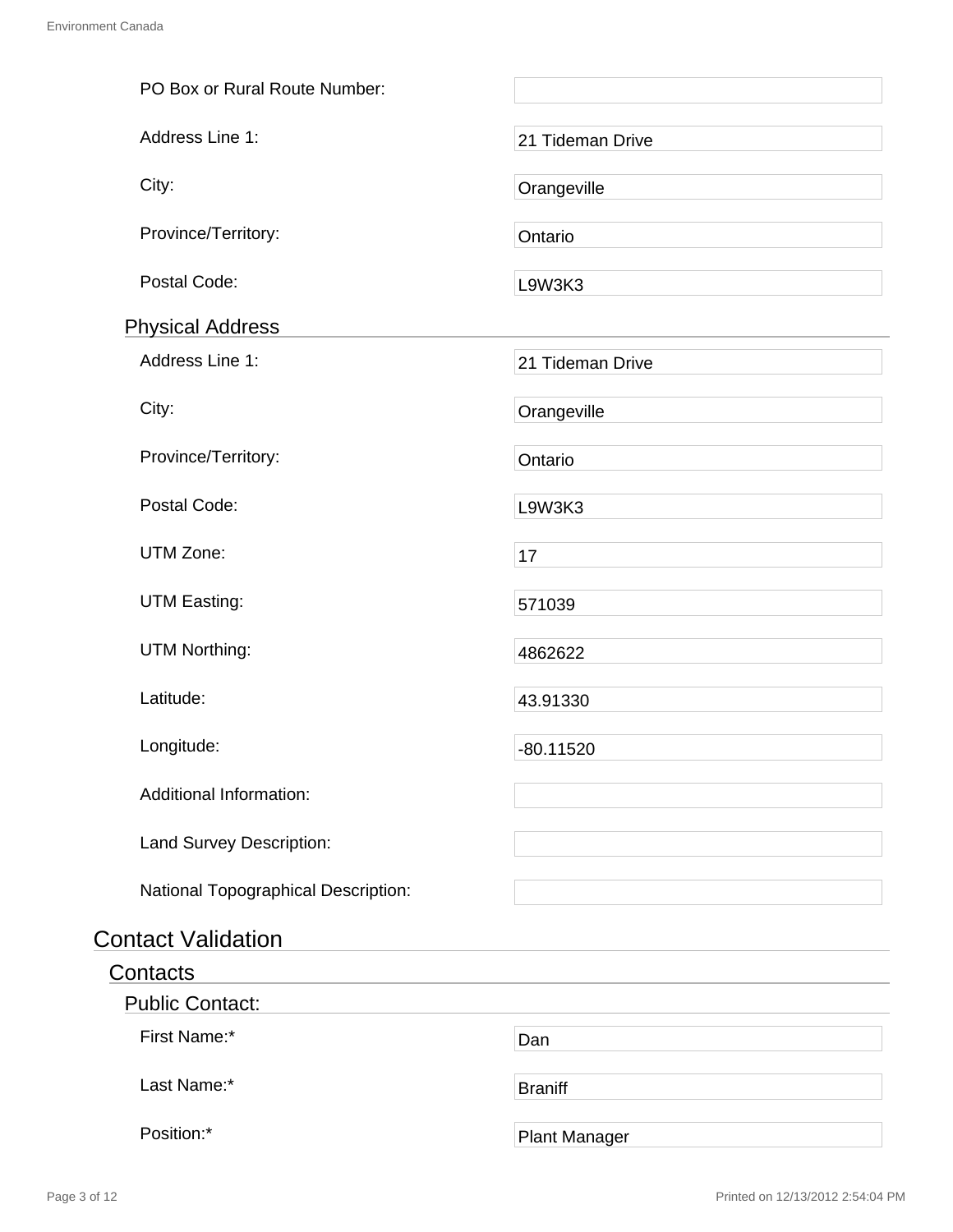| Telephone:*                      | 5199415300                        |
|----------------------------------|-----------------------------------|
| Ext:                             |                                   |
| Fax:                             |                                   |
| Email:*                          | dan.braniff@roechling-plastics.ca |
| <b>Mailing Address</b>           |                                   |
| Delivery Mode:                   | <b>General Delivery</b>           |
| PO Box or Rural Route Number:    |                                   |
| Address Line 1:                  | 21 Tideman Drive                  |
| City:                            | Orangeville                       |
| Province/Territory:              | Ontario                           |
| Postal Code:                     | L9W3K3                            |
| <b>Highest Ranking Employee:</b> |                                   |
| First Name:*                     | Dan                               |
| Last Name:*                      | <b>Braniff</b>                    |
| Position:*                       | <b>Plant Manager</b>              |
| Telephone:*                      | 5199415300                        |
| Ext:                             |                                   |
| Fax:                             |                                   |
| Email:*                          | dan.braniff@roechling-plastics.ca |
| <b>Mailing Address</b>           |                                   |
| Delivery Mode:                   | <b>General Delivery</b>           |
| PO Box or Rural Route Number:    |                                   |
| Address Line 1:                  | 21 Tideman Drive                  |
| City:                            | Orangeville                       |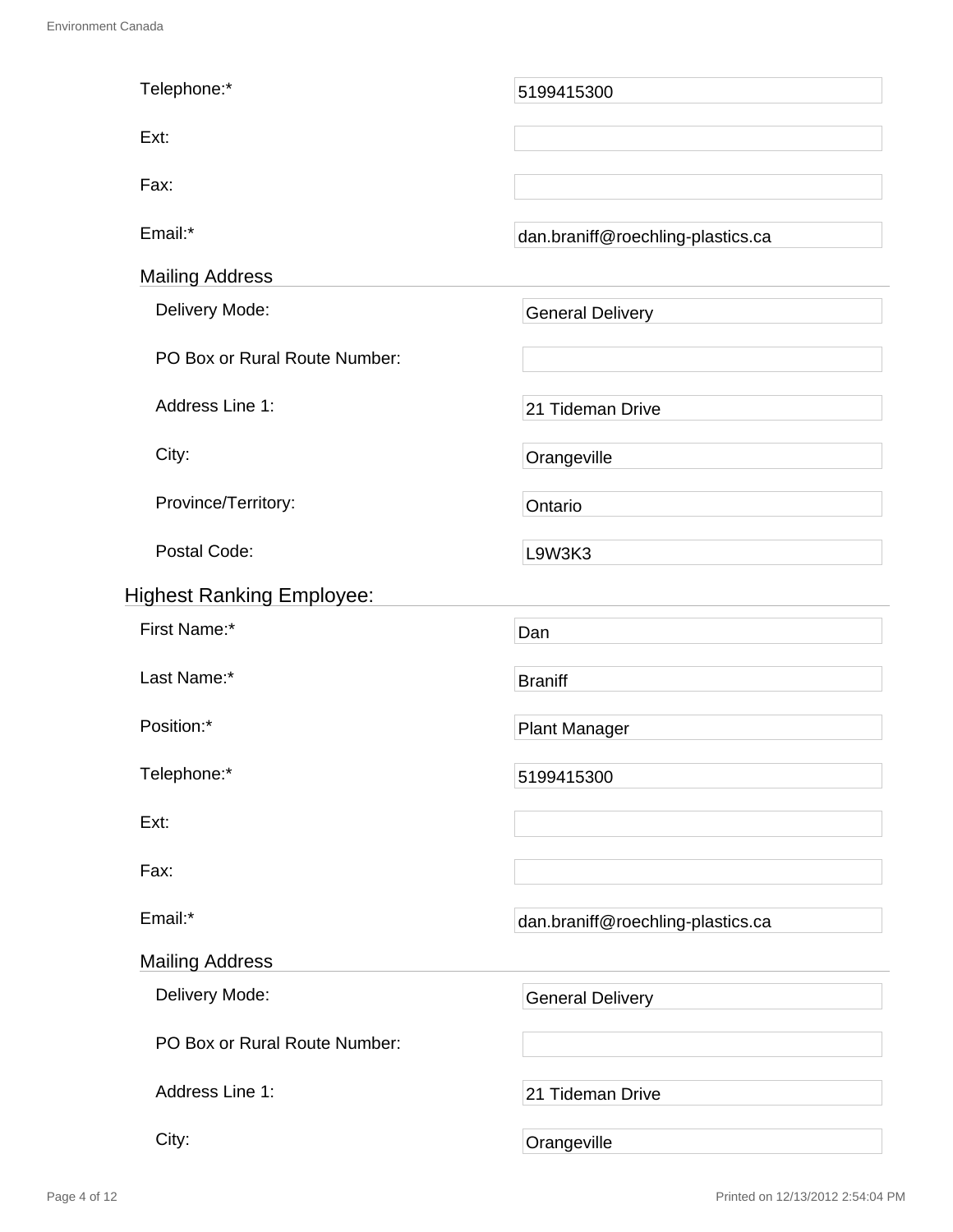| Province/Territory:                                                    | Ontario                           |
|------------------------------------------------------------------------|-----------------------------------|
| Postal Code:                                                           | L9W3K3                            |
| Person responsible for the Toxic Substance Reduction Plan preparation: |                                   |
| First Name:*                                                           | Dan                               |
| Last Name:*                                                            | <b>Braniff</b>                    |
| Position:*                                                             | <b>Plant Manager</b>              |
| Telephone:*                                                            | 5199415300                        |
| Ext:                                                                   |                                   |
| Fax:                                                                   |                                   |
| Email:*                                                                | dan.braniff@roechling-plastics.ca |
| <b>Mailing Address</b>                                                 |                                   |
| Delivery Mode:                                                         | <b>General Delivery</b>           |
| PO Box or Rural Route Number:                                          |                                   |
| Address Line 1:                                                        | 21 Tideman Drive                  |
| City:                                                                  | Orangeville                       |
| Province/Territory:                                                    | Ontario                           |
| Postal Code:                                                           | L9W3K3                            |
| <b>Employees</b>                                                       |                                   |
| Employees                                                              |                                   |
|                                                                        |                                   |

Number of Full-time Employees:\*

75

# **Substances**

# NA - 03, Cadmium (and its compounds)

NA - 03, Cadmium (and its compounds)

# Substances Section Data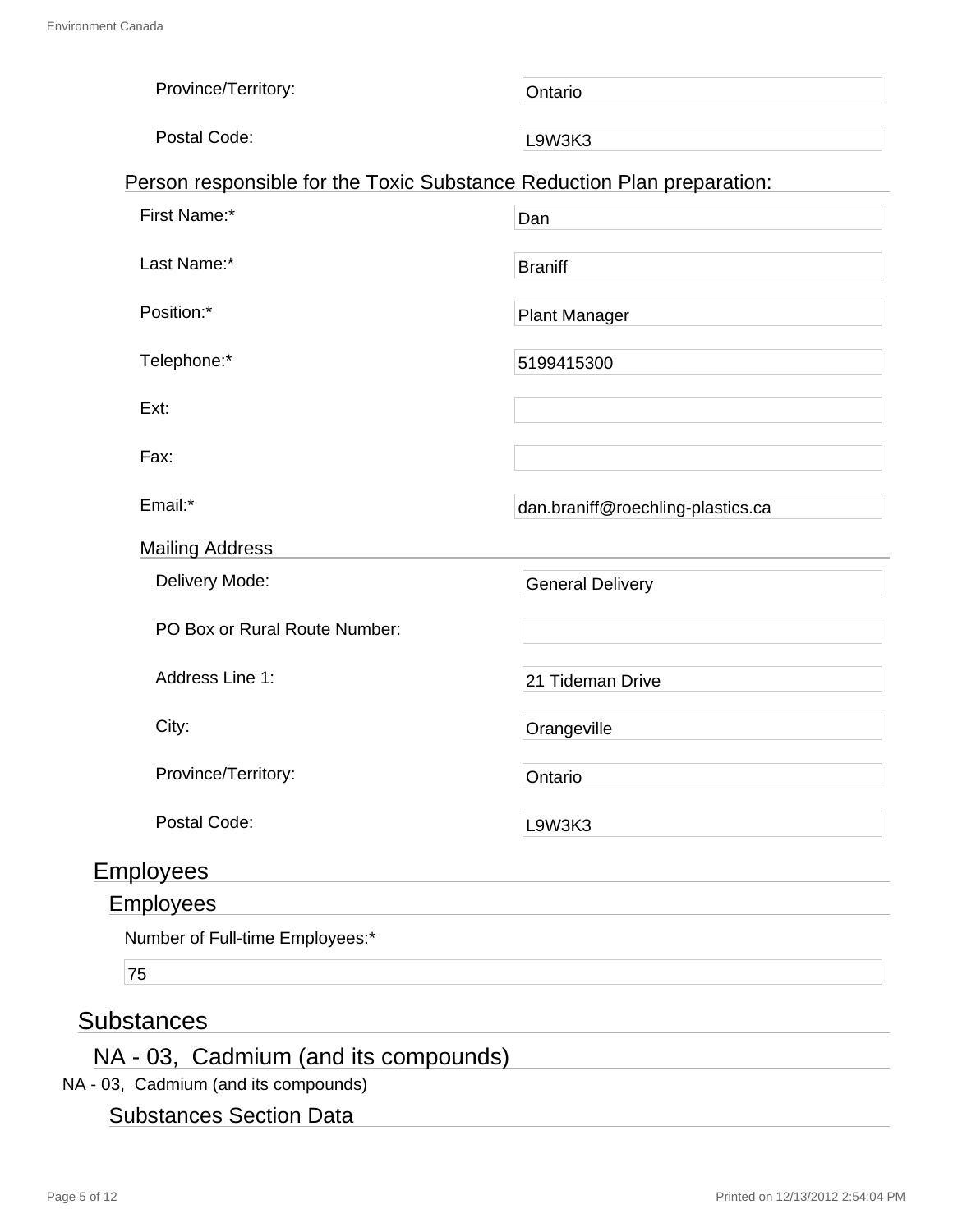### Statement of Intent

#### Use

Is there a statement that the owner or operator of the facility intends to reduce the use of the toxic substance at the facility?:\*

Yes

If 'yes', exact statement of the intent that is included in the facility's TRA Plan to reduce the use of the toxic substance at the facility:\*\*

One of the masterbatches containing cadmium (R37 red) has already been replaced which will result in decreased use of cadmium of 43.6kg or 32 percent annually. No further options will be implemented.

If 'no', reason in the facility's TRA Plan for no intent to reduce the use of the toxic substance at the facility:\*\*

#### **Creation**

Is there a statement that the owner or operator of the facility intends to reduce the creation of the toxic substance at the facility?:\*

No

If 'yes', exact statement of the intent that is included in the facility's TRA Plan to reduce the creation of the toxic substance at the facility:\*\*

If 'no', reason in the facility's TRA Plan for no intent to reduce the creation of the toxic substance at the facility:\*\*

cadmium is not created in the facility

### Objectives, Targets and Description

#### **Objectives**

Objectives in plan:\*

decreased use of cadmium of 43.6kg or 32 percent annually

#### Use Targets

What is the targeted reduction in use of the toxic substance at the facility?\*

|                             | Quantity | Unit |
|-----------------------------|----------|------|
| or<br>No quantity<br>target | 43.6     | kg   |

What is the targeted timeframe for this reduction?\*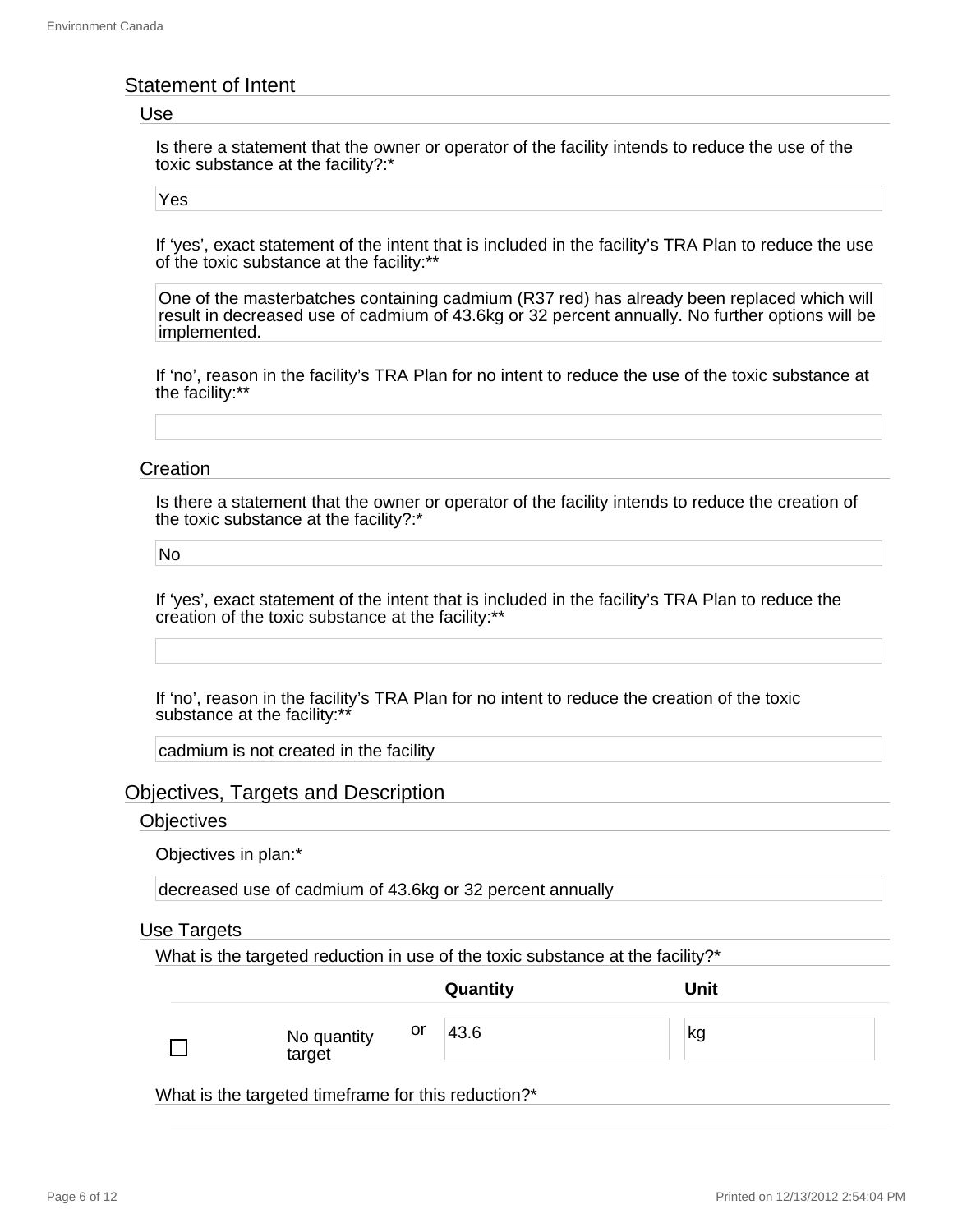|                             |                                                                                                                                                       |    |          |  | years       |  |
|-----------------------------|-------------------------------------------------------------------------------------------------------------------------------------------------------|----|----------|--|-------------|--|
| Description of targets:     |                                                                                                                                                       |    |          |  |             |  |
| containing cadmium          | decreased use of cadmium of 43.6kg or 32 percent annually by replacement of one materbatch                                                            |    |          |  |             |  |
| <b>Creation Targets</b>     |                                                                                                                                                       |    |          |  |             |  |
|                             | What is the targeted reduction in creation of the toxic substance at the facility?*                                                                   |    |          |  |             |  |
|                             |                                                                                                                                                       |    | Quantity |  | <b>Unit</b> |  |
| 区                           | No quantity<br>target                                                                                                                                 | or |          |  |             |  |
|                             | What is the targeted timeframe for this reduction?*                                                                                                   |    |          |  |             |  |
| 図                           | No timeline target                                                                                                                                    |    | or       |  | years       |  |
| Description of targets:     |                                                                                                                                                       |    |          |  |             |  |
|                             |                                                                                                                                                       |    |          |  |             |  |
|                             |                                                                                                                                                       |    |          |  |             |  |
|                             |                                                                                                                                                       |    |          |  |             |  |
| <b>Reasons for Use</b>      |                                                                                                                                                       |    |          |  |             |  |
|                             | Why is the toxic substance used at the facility?:*                                                                                                    |    |          |  |             |  |
|                             | As a formulation component                                                                                                                            |    |          |  |             |  |
|                             |                                                                                                                                                       |    |          |  |             |  |
|                             | Summarize why the toxic substance is used at the facility:**                                                                                          |    |          |  |             |  |
|                             | Cadmium is found as a component in the pigment used in a very small number of the<br>masterbatches. The pigment provides colour to the final product. |    |          |  |             |  |
|                             |                                                                                                                                                       |    |          |  |             |  |
| <b>Reasons for Creation</b> |                                                                                                                                                       |    |          |  |             |  |
|                             | Why is the toxic substance created at the facility?:*                                                                                                 |    |          |  |             |  |
|                             | This substance is not created at the facility                                                                                                         |    |          |  |             |  |
|                             | Summarize why the toxic substance is created at the facility:**                                                                                       |    |          |  |             |  |
|                             |                                                                                                                                                       |    |          |  |             |  |
|                             |                                                                                                                                                       |    |          |  |             |  |
|                             | <b>Toxic Reduction Options for Implementation</b><br>Description of the toxic reduction option(s) to be implemented:                                  |    |          |  |             |  |
|                             | Is there a statement that no option will be implemented?:*                                                                                            |    |          |  |             |  |

If you answered "No" to this question, please add the option(s) under the appropriate Toxic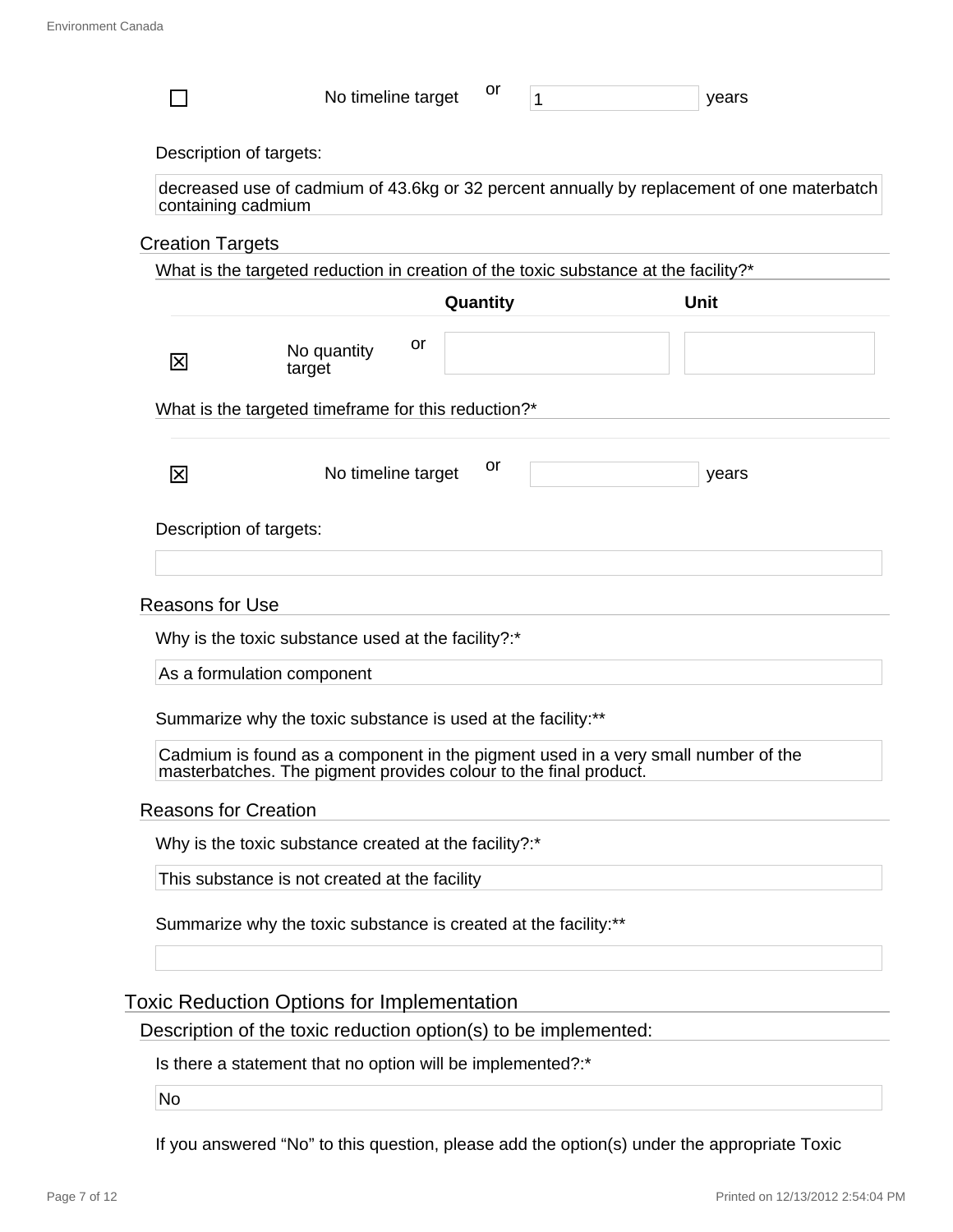Substance Reduction Categories (e.g. Materials or feedstock substitution, Product design or reformulation, etc.). If you answered "Yes" please provide an explanation below why your facility is not implementing an option.

Explanation of the reasons why no option will be implemented:\*\*

Materials or feedstock substitution

Substituted materials

Which activities will be undertaken to implement these reduction options?

Which activities will be undertaken to implement these reduction options?:\*

Substituted materials

Describe the option:\*

replace one masterbatche containing cadmium (#90409 MB R37 CWL M 14401)

Estimates

Estimate of the amount by which the use of the toxic substance at the facility will be reduced as a result of implementing the option:

Estimate of the amount by which the creation of the toxic substance at the facility will be reduced as a result of implementing the option:

| _<br>. . |  |
|----------|--|
|----------|--|

Estimate of the amount by which the toxic substance contained in the product leaving the facility will be reduced as a result of implementing the option:

| -- | N/A | 43.5 | kg | າາ<br>ےت | $\%$ |
|----|-----|------|----|----------|------|
|----|-----|------|----|----------|------|

Estimate of the amount by which the total releases to air of the toxic substance at the facility will be reduced as a result of implementing the option:

| _<br>l><br>_ |  |  |  |
|--------------|--|--|--|
|--------------|--|--|--|

Estimate of the amount by which the total releases to water of the toxic substance at the facility will be reduced as a result of implementing the option:

| $\overline{\phantom{a}}$<br>区 | N/A<br>r | $\overline{\phantom{a}}$<br>- 114 |  |
|-------------------------------|----------|-----------------------------------|--|
|-------------------------------|----------|-----------------------------------|--|

Estimate of the amount by which the total releases to land of the toxic substance at the facility will be reduced as a result of implementing the option: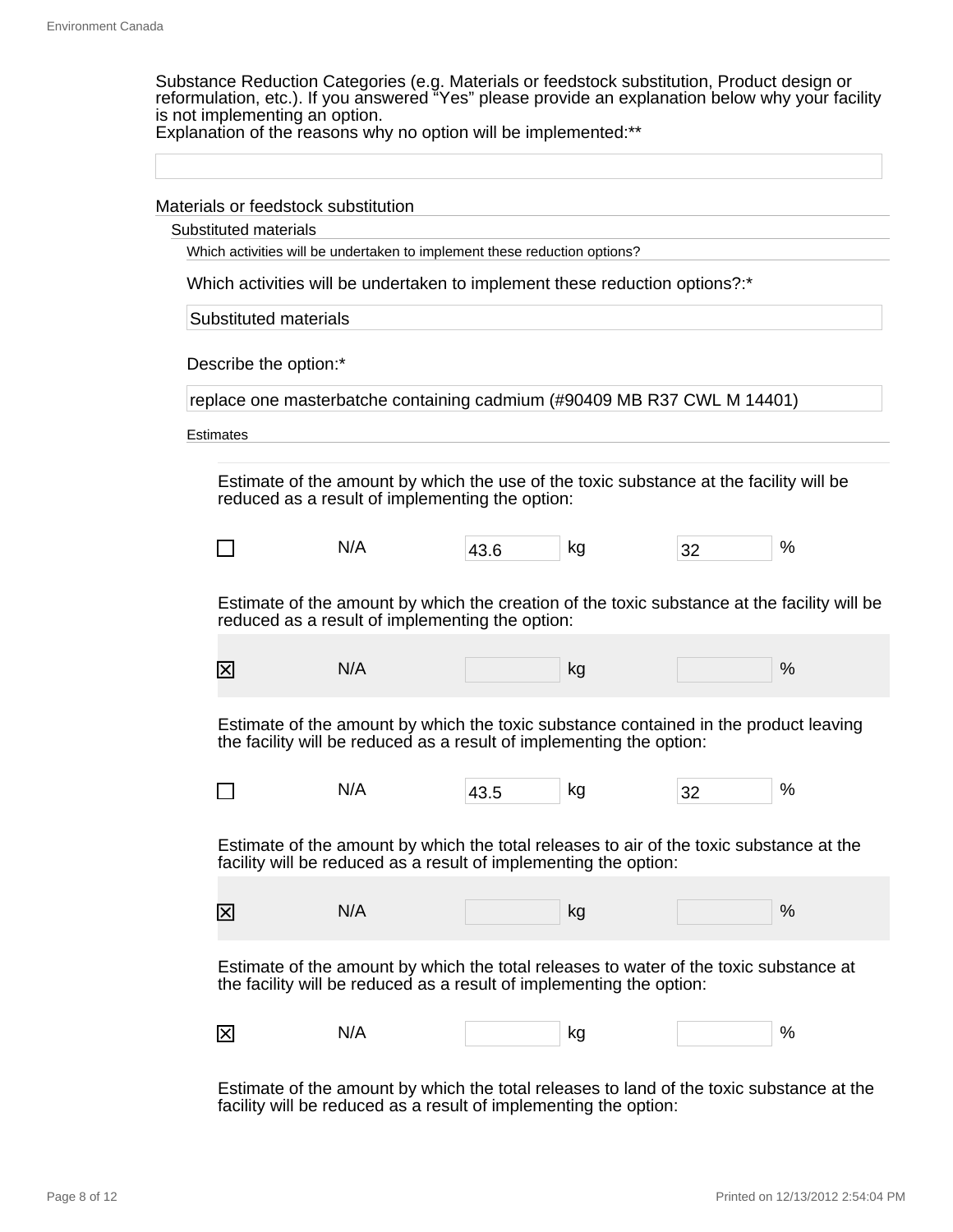|         | ⊠                                    | N/A                                                                                                                                                                                 |     | kg |       | % |
|---------|--------------------------------------|-------------------------------------------------------------------------------------------------------------------------------------------------------------------------------------|-----|----|-------|---|
|         | option:                              | Estimate of the amount by which the disposals on-site (including tailing and waste rock)<br>of the toxic substance at the facility will be reduced as a result on implementing this |     |    |       |   |
|         | 冈                                    | N/A                                                                                                                                                                                 |     | kg |       | % |
|         |                                      | Estimate of the amount by which the disposals off-site of the toxic substance at the<br>facility will be reduced as a result on implementing this option:                           |     |    |       |   |
|         |                                      | N/A                                                                                                                                                                                 | 0.1 | kg | 30    | % |
|         |                                      | Estimate of the amount by which total recycling off-site of the toxic substance at the<br>facility will be reduced as a result on implementing this option:                         |     |    |       |   |
|         | 冈                                    | N/A                                                                                                                                                                                 |     | kg |       | % |
|         | <b>Timelines</b>                     |                                                                                                                                                                                     |     |    |       |   |
|         | substance:                           | Anticipated timelines for achieving the estimated reduction of the use of the toxic                                                                                                 |     |    |       |   |
|         |                                      | N/A                                                                                                                                                                                 |     | 1  | years |   |
|         | substance:                           | Anticipated timelines for achieving the estimated reduction of the creation of the toxic                                                                                            |     |    |       |   |
|         | $\overline{\mathsf{x}}$              | N/A                                                                                                                                                                                 |     |    | years |   |
|         | Product design or reformulation      |                                                                                                                                                                                     |     |    |       |   |
|         | Equipment or process modifications   |                                                                                                                                                                                     |     |    |       |   |
|         | Spill or leak prevention             |                                                                                                                                                                                     |     |    |       |   |
|         | On-site reuse, recycling or recovery |                                                                                                                                                                                     |     |    |       |   |
|         |                                      | Improved inventory management or purchasing techniques                                                                                                                              |     |    |       |   |
|         | Good operator practice or training   |                                                                                                                                                                                     |     |    |       |   |
|         |                                      | Rationale for why the listed options were chosen for implementation:                                                                                                                |     |    |       |   |
| product |                                      | The masterbatch is obsolete and has already been replaced with a non-cadmium containing                                                                                             |     |    |       |   |
|         |                                      | General description of any actions undertaken by the owner and operator of the facility to                                                                                          |     |    |       |   |

reduce the use and creation of the toxic substance at the facility that are outside of the plan: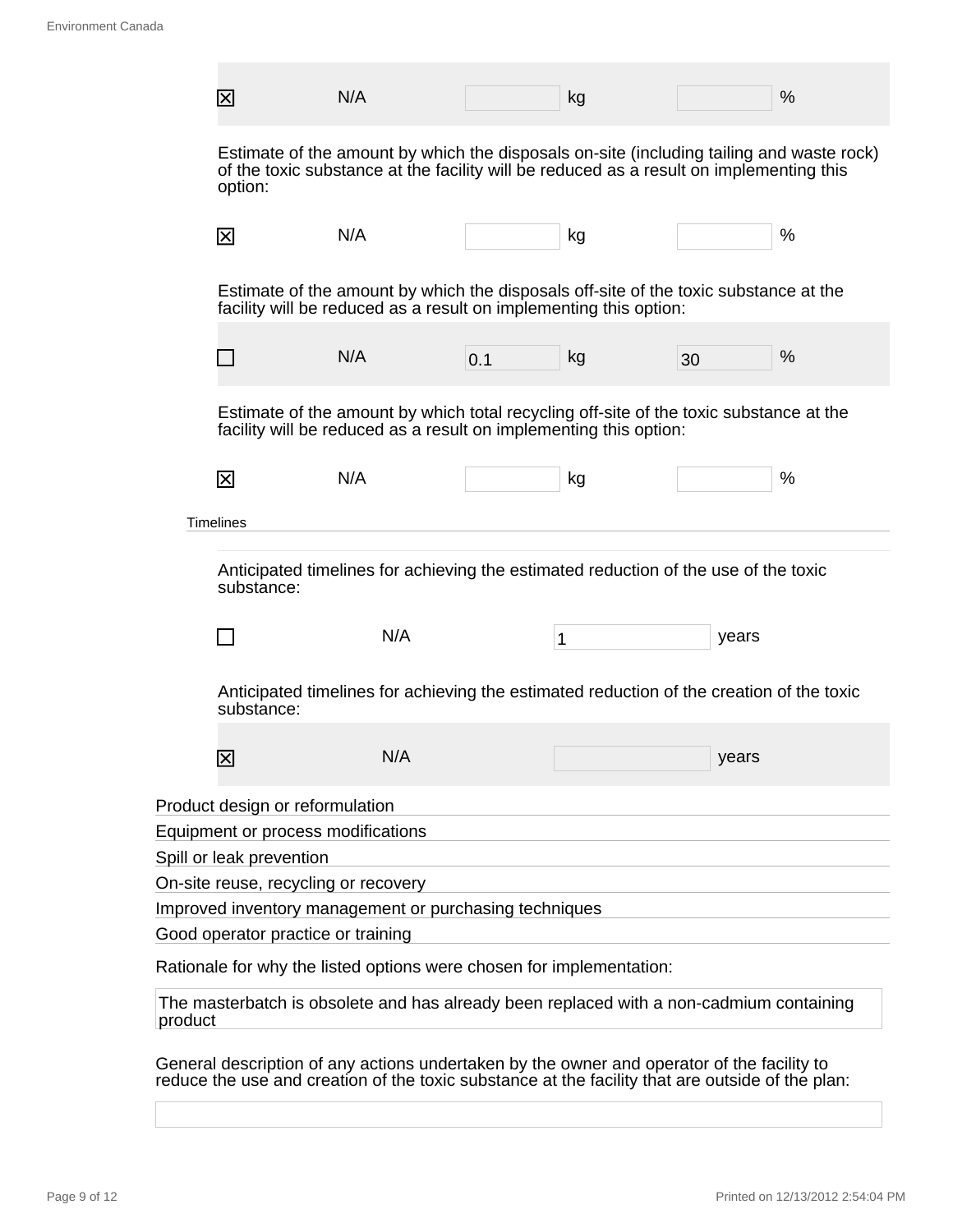License Number of the toxic substance reduction planner who made recommendations in the toxic substance reduction plan for this substance (format TSRPXXXX):\*

#### TSRP0092

License Number of the toxic substance reduction planner who has certified the toxic substance reduction plan for this substance (format TSRPXXXX):\*

TSRP0092

What version of the plan is this summary based on?:\*

New Plan

# NA - 08, Lead (and its compounds)

#### NA - 08, Lead (and its compounds)

### Substances Section Data

### Statement of Intent

#### Use

Is there a statement that the owner or operator of the facility intends to reduce the use of the toxic substance at the facility?:\*

#### No

If 'yes', exact statement of the intent that is included in the facility's TRA Plan to reduce the use of the toxic substance at the facility:\*\*

If 'no', reason in the facility's TRA Plan for no intent to reduce the use of the toxic substance at the facility:\*\*

there are no economically feasible options identified in the plan

#### **Creation**

Is there a statement that the owner or operator of the facility intends to reduce the creation of the toxic substance at the facility?:\*

#### No

If 'yes', exact statement of the intent that is included in the facility's TRA Plan to reduce the creation of the toxic substance at the facility:\*\*

If 'no', reason in the facility's TRA Plan for no intent to reduce the creation of the toxic substance at the facility:\*\*

lead is not created in the facility

Objectives, Targets and Description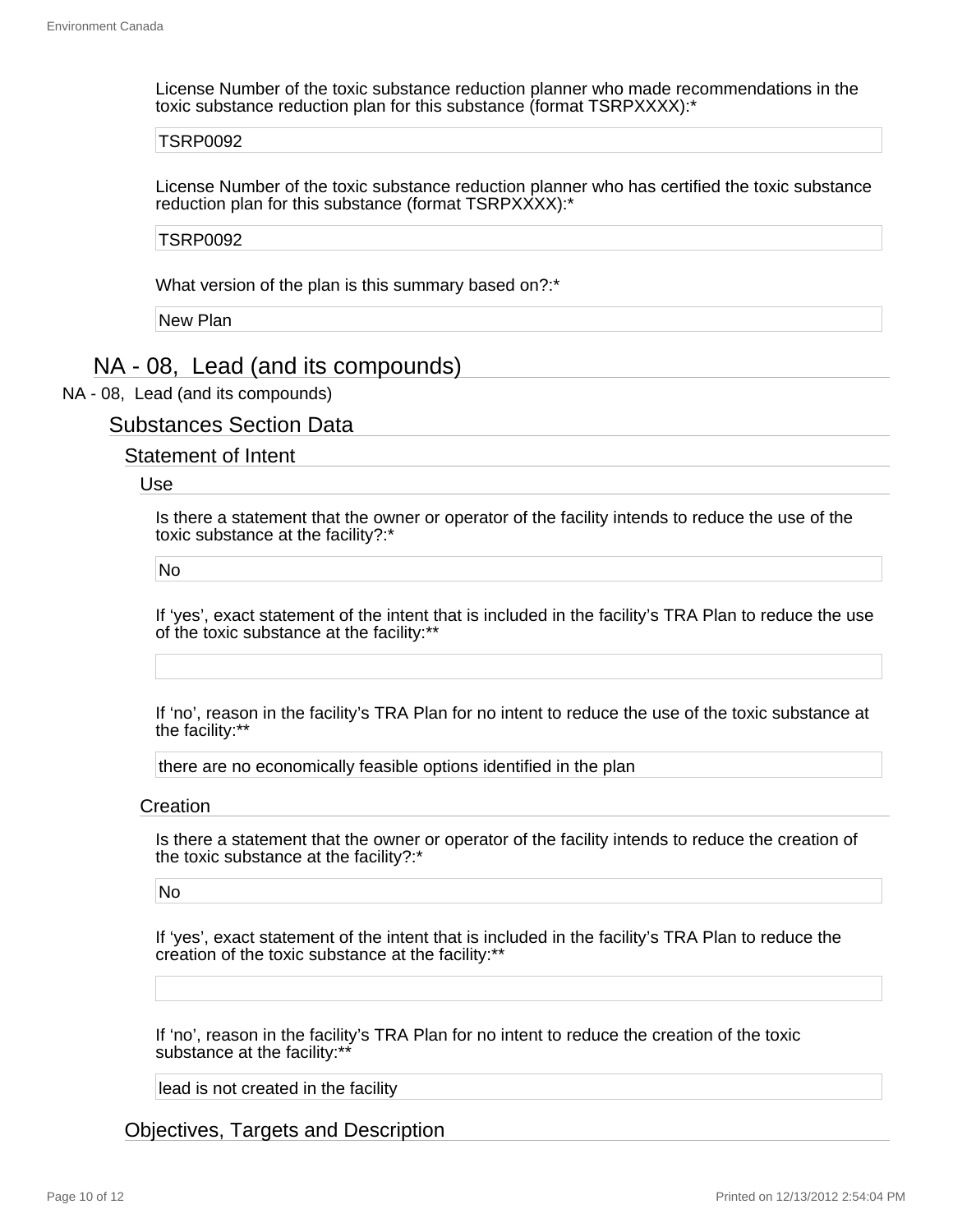| Objectives                  |                                                                                                                                                                     |             |
|-----------------------------|---------------------------------------------------------------------------------------------------------------------------------------------------------------------|-------------|
| Objectives in plan:*        |                                                                                                                                                                     |             |
| none                        |                                                                                                                                                                     |             |
| Use Targets                 |                                                                                                                                                                     |             |
|                             | What is the targeted reduction in use of the toxic substance at the facility?*                                                                                      |             |
|                             | Quantity                                                                                                                                                            | <b>Unit</b> |
| 区                           | or<br>No quantity<br>target                                                                                                                                         |             |
|                             | What is the targeted timeframe for this reduction?*                                                                                                                 |             |
| 冈                           | or<br>No timeline target                                                                                                                                            | years       |
|                             | Description of targets:                                                                                                                                             |             |
| <b>Creation Targets</b>     |                                                                                                                                                                     |             |
|                             | What is the targeted reduction in creation of the toxic substance at the facility?*                                                                                 |             |
|                             | Quantity                                                                                                                                                            | <b>Unit</b> |
| 区                           | or<br>No quantity<br>target                                                                                                                                         |             |
|                             | What is the targeted timeframe for this reduction?*                                                                                                                 |             |
| $\overline{\mathsf{x}}$     | or<br>No timeline target                                                                                                                                            | years       |
|                             | Description of targets:                                                                                                                                             |             |
| <b>Reasons for Use</b>      |                                                                                                                                                                     |             |
|                             | Why is the toxic substance used at the facility?:*                                                                                                                  |             |
|                             | As a formulation component                                                                                                                                          |             |
|                             | Summarize why the toxic substance is used at the facility:**                                                                                                        |             |
|                             | Lead is a component of the pigment used in a very small fraction of the masterbatches used in<br>the facility. The pigment provides colour to the finished product. |             |
| <b>Reasons for Creation</b> |                                                                                                                                                                     |             |
|                             | Why is the toxic substance created at the facility?:*                                                                                                               |             |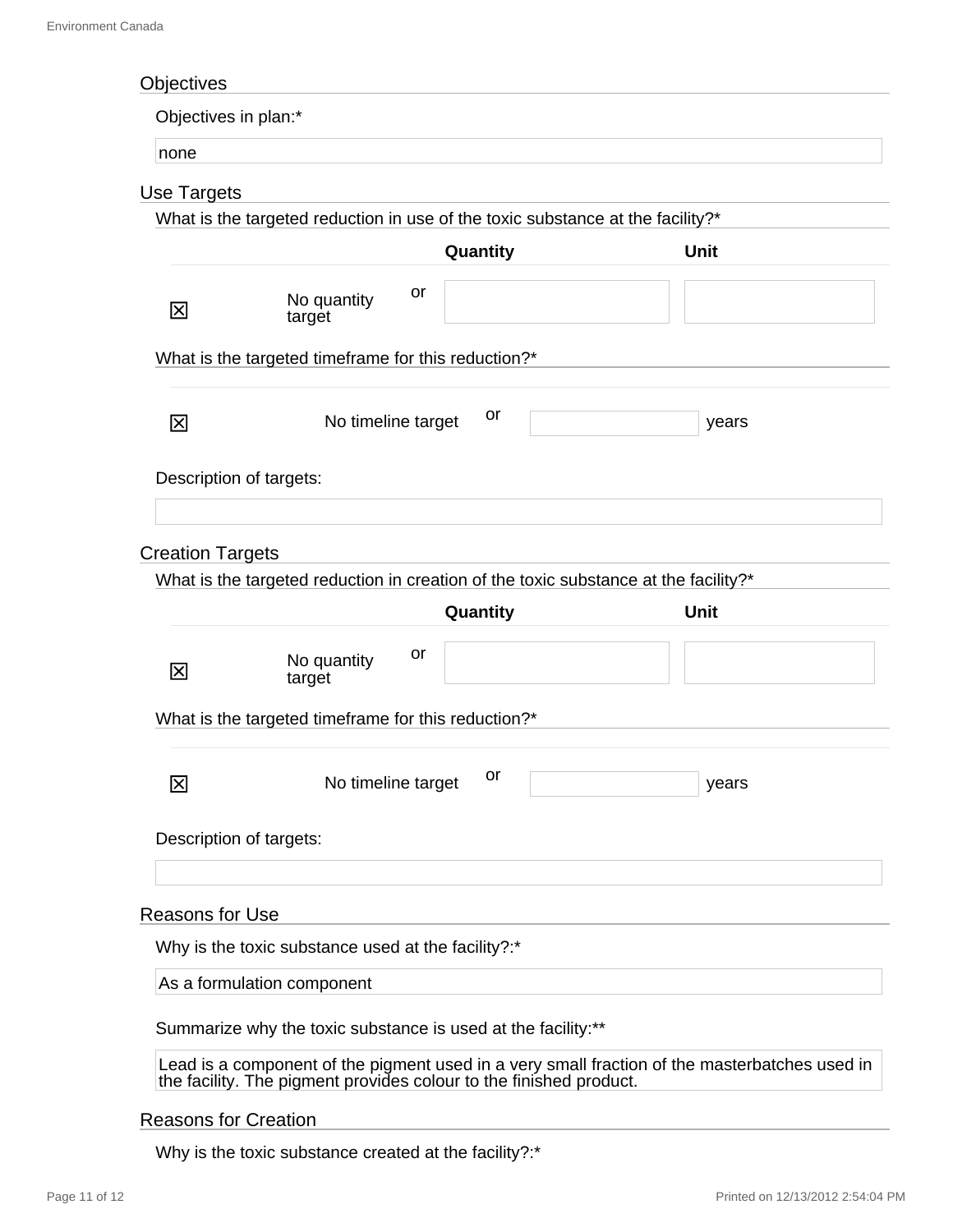This substance is not created at the facility

Summarize why the toxic substance is created at the facility:\*\*

Toxic Reduction Options for Implementation

Description of the toxic reduction option(s) to be implemented:

Is there a statement that no option will be implemented?:\*

Yes

If you answered "No" to this question, please add the option(s) under the appropriate Toxic Substance Reduction Categories (e.g. Materials or feedstock substitution, Product design or reformulation, etc.). If you answered "Yes" please provide an explanation below why your facility is not implementing an option.

Explanation of the reasons why no option will be implemented:\*\*

No economically feasible option was identified in the plan

Materials or feedstock substitution

Product design or reformulation

Equipment or process modifications

Spill or leak prevention

On-site reuse, recycling or recovery

Improved inventory management or purchasing techniques

Good operator practice or training

Rationale for why the listed options were chosen for implementation:

General description of any actions undertaken by the owner and operator of the facility to reduce the use and creation of the toxic substance at the facility that are outside of the plan:

License Number of the toxic substance reduction planner who made recommendations in the toxic substance reduction plan for this substance (format TSRPXXXX):\*

#### TSRP0092

License Number of the toxic substance reduction planner who has certified the toxic substance reduction plan for this substance (format TSRPXXXX):\*

#### TSRP0092

What version of the plan is this summary based on?:\*

New Plan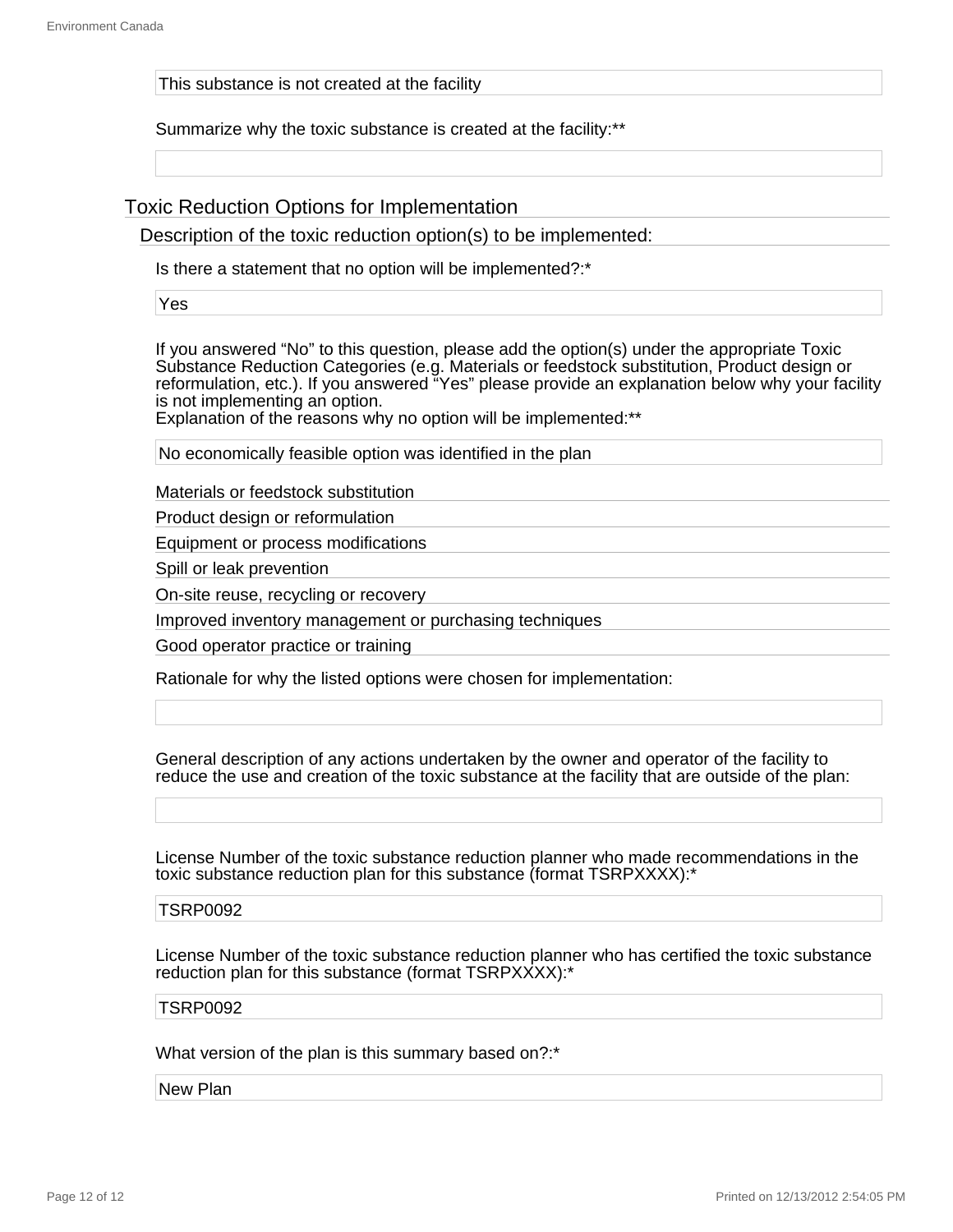# **11.0 Certification**

As of December 3, 2012, I, Dan Braniff, certify that I have read the toxic substance reduction plan for cadmium and am familiar with its contents, and to my knowledge the plan is factually accurate and complies with the Toxics Reduction Act, 2009 and Ontario Regulation 455/09 (General) made under that Act.

*r*  Dan Braniff, Plant Manager and Date Date

Dec. 7, 2012.

As of December 3, 2012, I, Wendy Nadan certify that I am familiar with the processes at Roehling Engineering Plastics that.use cadmium, that I agree with the estimates referred to in subparagraphs 7 iii, iv and *v* of subsection 4 (1) of the Toxics Reduction Act, 2009 that are set out in the plan dated November 30, 2012 and that the plan complies with that Act and Ontario Regulation 455/09 (General) made under that Act.

*/}/*   $\mathcal{M}\wedge$ 

December 7, 2012

Date

Wendy Nadan, Toxic Substance Reduction Planner